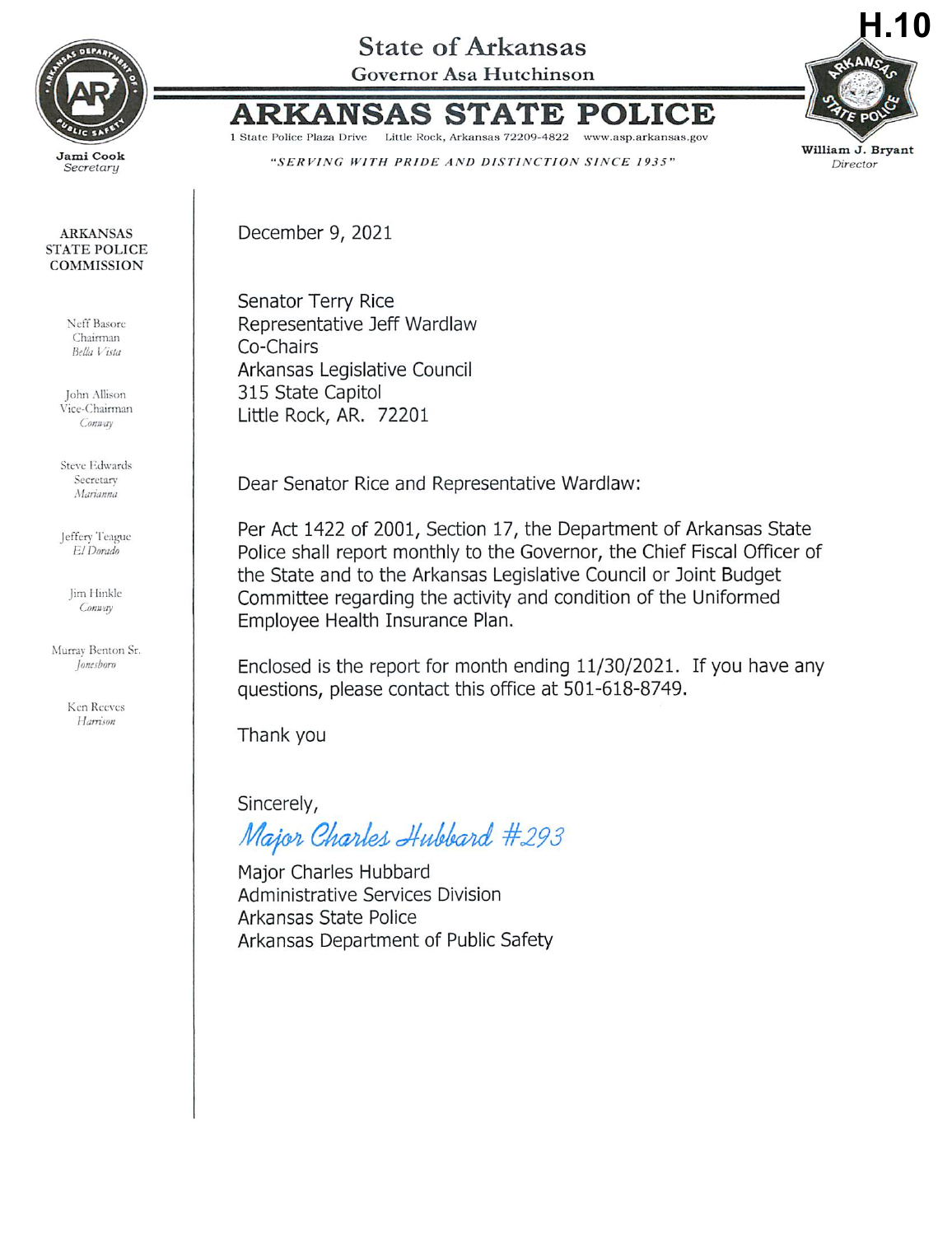## **Arkansas State Police Uniformed Health Plan Fund Balance-November 2021**

| <b>DESCRIPTION</b>                           | <b>MONTH END</b>      | <b>ACTUAL</b><br>YEAR TO DATE |  |
|----------------------------------------------|-----------------------|-------------------------------|--|
| <b>BEGINNING FUND BALANCE:</b>               | \$7,507,369.23        | \$5,626,856.28                |  |
| <b>PLUS RECEIPTS:</b>                        |                       |                               |  |
| <b>Active Employees</b>                      | 676,512.00            | 7,286,730.00                  |  |
| <b>Active Dental/Vision</b>                  | 35,667.76             | 421,935.17                    |  |
| Retirees                                     | 110,248.52            | 1,223,306.07                  |  |
| Retiree Dental/Vision                        | 22,587.55             | 244,609.66                    |  |
| <b>COBRA</b>                                 | 311.32                | 1,626.50                      |  |
| Act 1500 DL Fees                             | 250,000.00            | 2,750,000.00                  |  |
| Refunds & Voids                              | 0.00                  | 12,102.89                     |  |
| <b>Interest Earned</b>                       | 4,568.13              | 45,950.81                     |  |
| Other-Retiree Drug Subsidy                   | 31,639.68             | 275,633.44                    |  |
| Other-Drug Card Rebate                       | 0.00                  | 217,261.14                    |  |
| Other-LWOP Premiums                          | 3,175.51              | 5,654.63                      |  |
| <b>Other-Suspension Premiums</b>             | 0.00                  | 1,761.01                      |  |
| Other-Additional Premium Contribution        | 0.00                  | 1,200,000.00                  |  |
| CD's Redeemed                                | 0.00                  | 0.00                          |  |
| Other                                        | 0.00                  | 1,000.00                      |  |
| <b>SUBTOTAL RECEIPTS:</b>                    | <u>1,134,710.47</u>   | 13,687,571.32                 |  |
| <b>FUND BALANCE AVAILABLE:</b>               | <u>\$8,642,079.70</u> | \$19,314,427.60               |  |
| <b>LESS DISBURSEMENTS:</b>                   |                       |                               |  |
| Health, Prescription, Dental & Vision Claims | 890,770.90            | 10,803,201.68                 |  |
| Health Advantage Admin Fees                  | 55,614.00             | 614,962.50                    |  |
| Delta Dental Admin Fees                      | 5,152.14              | 52,503.90                     |  |
| Part D Advisors Admin Fees                   | 0.00                  | 60,973.45                     |  |
| <b>MedImpact Admin Fees</b>                  | 3,325.87              | 43,601.92                     |  |
| <b>EBRX Admin Fees</b>                       | 3,727.20              | 40,987.20                     |  |
| IRS 1095 Filing                              | 0.00                  | 12,500.00                     |  |
| Other-Transitional Reinsurance Fee           | 0.00                  | 0.00                          |  |
| Other-Professional Svc(GASB report)          | 0.00                  | 0.00                          |  |
| Miscellanous-Premium Refund                  | 196.56                | 2,403.92                      |  |
| <b>PCORI</b>                                 | 0.00                  | 0.00                          |  |
| <b>Bank Charge</b>                           | 0.00                  | 0.00                          |  |
|                                              |                       |                               |  |
| <b>SUBTOTAL DISBURSEMENTS:</b>               | \$958,786.67          | \$11,631,134.57               |  |
| <b>ENDING FUND BALANCE:</b>                  | \$7,683,293.03        | \$7,683,293.03                |  |
| <b>CERTIFICATES OF DEPOSIT</b>               | \$3,500,000.00        | 3,500,000.00                  |  |
| <b>TOTAL FUND BALANCE</b>                    | \$11,183,293.03       | \$11,183,293.03               |  |

| \$110,603.37<br>10/1/2021 |
|---------------------------|
| \$250,000.00              |
| \$0.00                    |
| \$0.00                    |
| \$1,385,281.54            |
|                           |